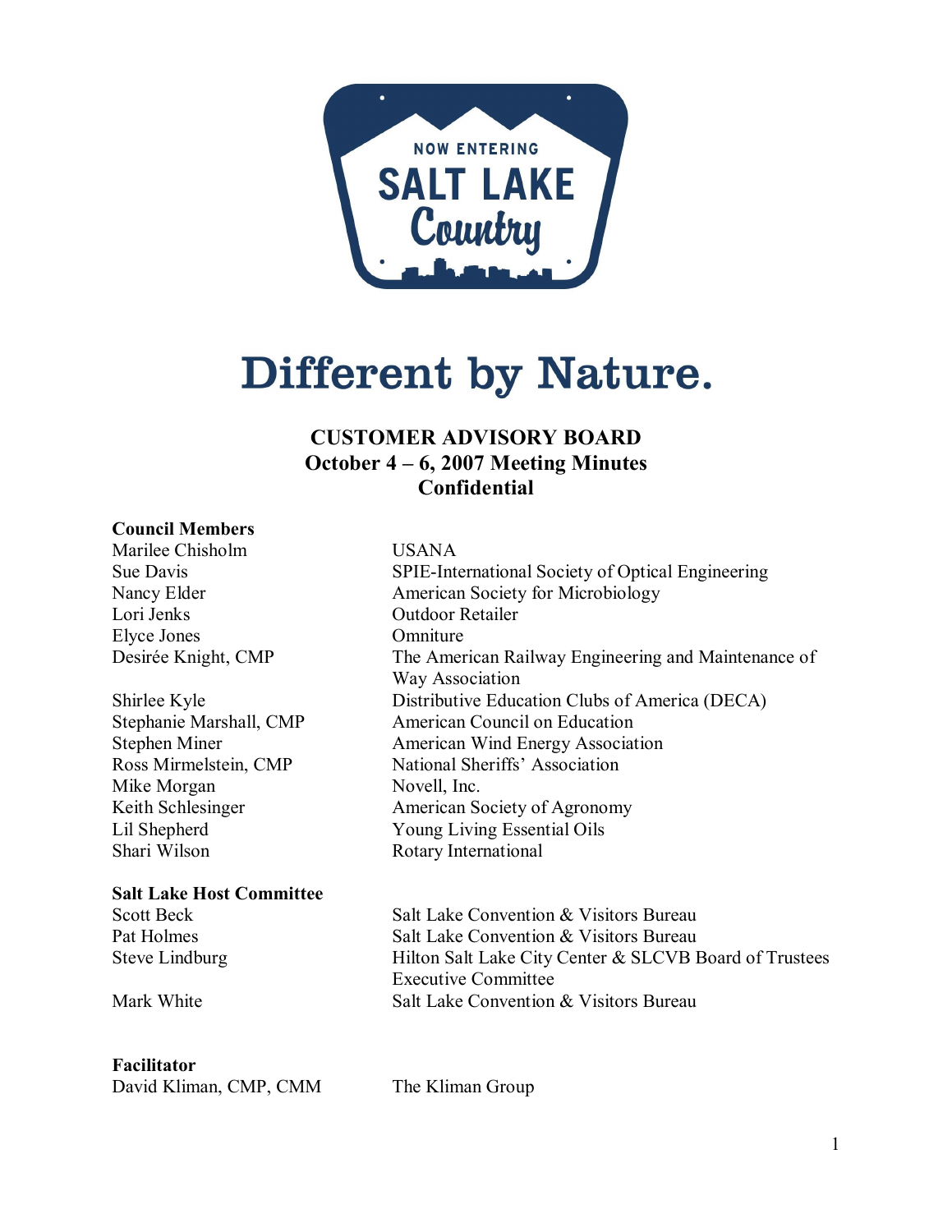#### **Gallery Attendees**

Kelly Olsen Rare Method<br>Karen Osment The Grand A Dave Thomas Rare Method

Lee Adamson Salt Lake Convention & Visitors Bureau Brittany Anderson 
Hilton Salt Lake City Center Ellen Birrell Salt Lake Convention & Visitors Bureau Mayor Peter Corroon Mayor of Salt Lake County Stefanie Dean Hilton Salt Lake City Center Melissa Deveraux Hilton Salt Lake City Center Mark Erekson The Grand America Hotel & SLCVB Board of Trustees Royce Failner Salt Lake Convention & Visitors Bureau Heidi Falk Salt Lake Convention & Visitors Bureau Annie Harrell Salt Lake Convention & Visitors Bureau Dan Hayes Salt Palace Convention Center Allyson Jackson **Salt Palace Convention Center / South Towne Expo Center** & SLCVB Board of Trustees Executive Committee Tyson Lybbert Marriott Salt Lake City Center<br>
Sam Macy Hilton Salt Lake City Center Hilton Salt Lake City Center Michael Mack **Salt Lake Convention & Visitors Bureau** Connie Marshall **Alta Ski Area & SLCVB** Board of Trustees Executive Committee "B" Murphy Modern Exposition Services & Chair-elect, Salt Palace Convention Center Facilities Advisory Committee Ruth Naccarato Snowbird Ski & Summer Resort Robert O'Neil Salt Lake City Marriott Downtown Sally O'Neill Salt Lake Convention & Visitors Bureau The Grand America Hotel Tori Piersante **Salt Lake Convention & Visitors Bureau** Julie Rhoads Salt Lake Convention & Visitors Bureau Shawn Stinson **Shawn Stinson** Salt Lake Convention & Visitors Bureau Eric Thompson **Salt Lake Convention & Visitors Bureau** Diane Utley Salt Lake Convention & Visitors Bureau Guy Woodbury **Woodbury Corporation & SLCVB** Board of Trustees Executive Committee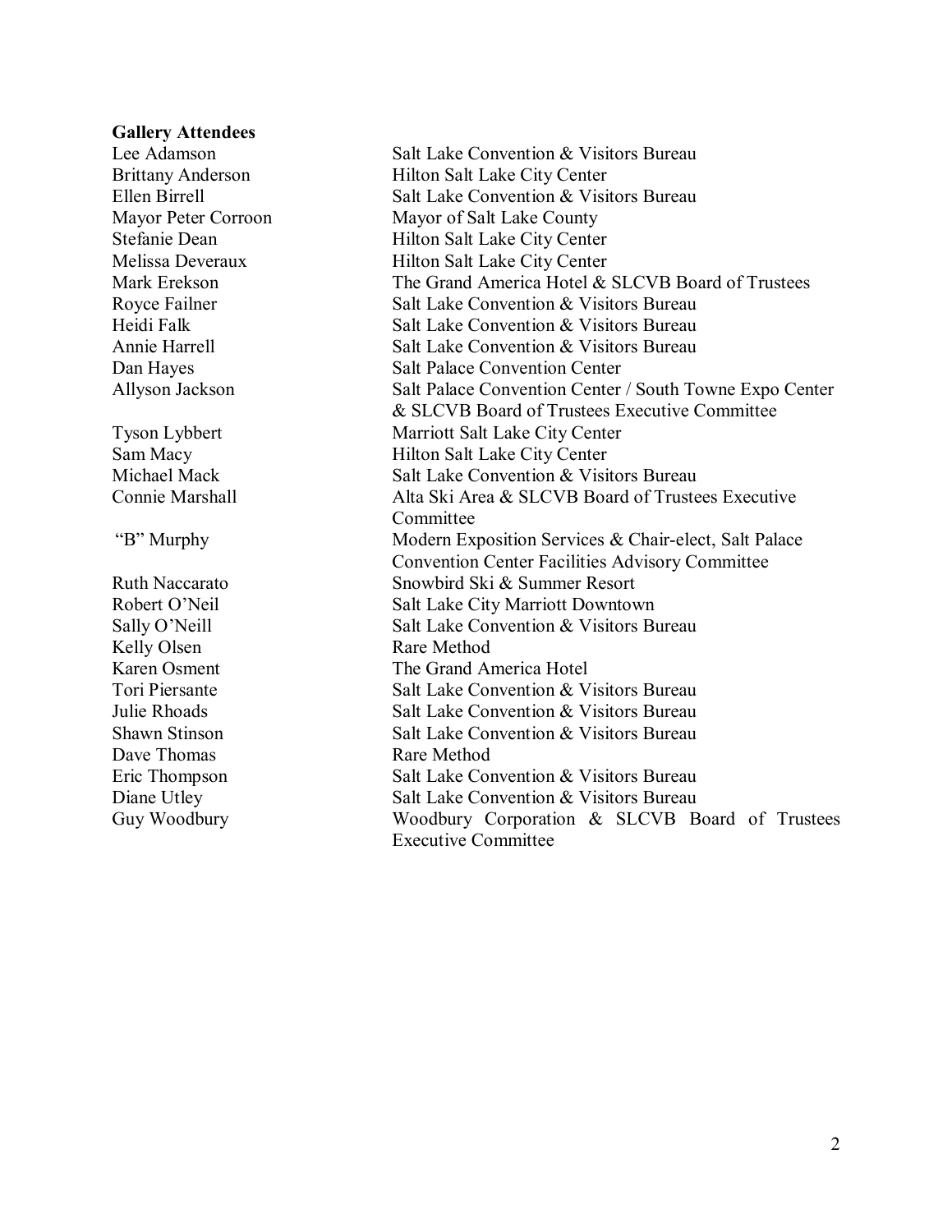## **Salt Lake Customer Advisory Board Meeting Minutes October 4 – 6, 2007**

## **Friday, October 5, 2007**

## *Welcome*

Board members, Salt Lake hosts and Gallery attendees made introductions.

#### *Opening Comments – Scott Beck and David Kliman*

Scott and David welcomed the Board and thanked them for their time and commitment to Salt Lake. The Board was asked to speak honestly and openly on behalf of the meetings and convention industry as well as their respective organizations; Salt Lake wants unfiltered feedback. The Board's role is to act as a sounding board; a highly relevant sample of Salt Lake's target meetings and convention audience. During this and future meetings, and over the course of its 3 year term, the Board will preview, critique and modify sales, marketing and operational plans for greater effectiveness. Salt Lake will listen and learn from the Board and appropriate action will be taken on its recommendations.

#### *Salt Lake Perceptions & Realities – Customer Advisory Board*

The Board was asked to comment on meeting professionals'/show organizers', attendees and key stakeholders' perceptions and misperceptions regarding the destination. The following feedback was provided:

#### **Misperceptions:**

- There's nothing to do here; "it's hard to repeat events here because once you've been here you've 'been there, done that'"
- Can't drink, very limited options to party
- · Overwhelming presence of LDS Church in all aspects of city life; "no balance"
- Daunting rules and regulations governing private clubs
- Hesitant to explore some parts of the City; "some parts of the City are closed to visitors"
- Healthy organic food is hard to find in SLC

Scott reviewed laws governing alcohol consumption which have changed significantly since 1998. To get a drink in a restaurant, food must also be ordered. Bars can serve drinks without food provided a membership is purchased (similar to a cover charge). Density of bars is limited to 2 per block. Lobbying efforts are underway to change this law to allow a higher density of bars and clubs.

#### **Positive Perceptions**

- Strong volunteer community benefits many meetings and events
- Salt Lake "gets winter"; winter is very effectively marketed, but appreciation of other seasons is more limited
- Right to Work State; outstanding labor force, but some members felt this is not well promoted
- · "Gorgeous" destination; the mountains and skyline are spectacular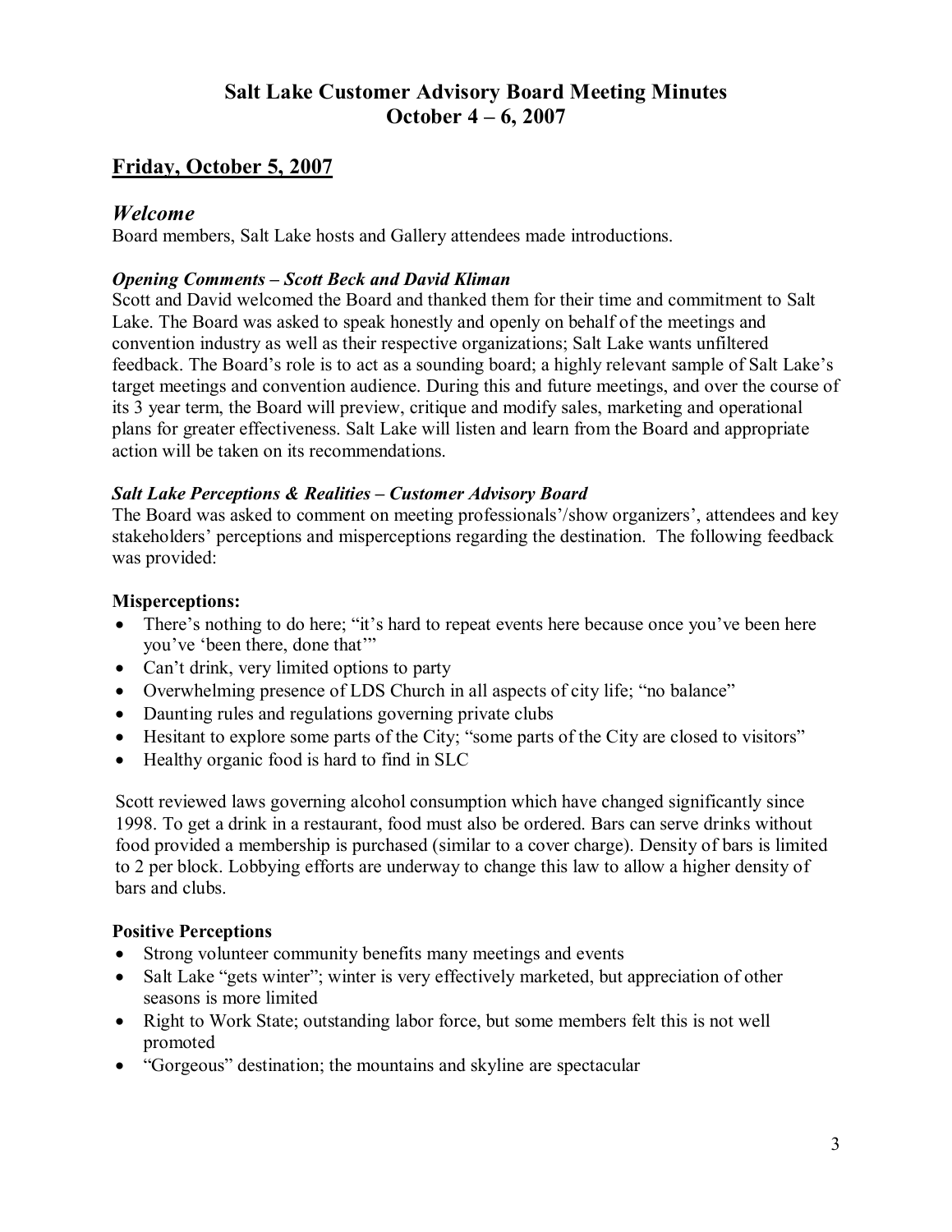## **Recommendations:**

- Communicate transparently regarding alcohol regulations and Sunday restaurant closures; don't allow buyers to be surprised
- Sell Salt Lake's low cost and strong culture of customer service
- Create themed event packages promoting options for networking and events; promote to buyers to address the "nothing to do" misperception
- Create Sunday evening packages to counter closures of many (not all) restaurants; continue efforts to get restaurants to open Sundays when large groups are in town
- · Continue lobbying efforts to allow higher density of bars and clubs
- Market SLC outstanding labor force
- · Send reprints or web link of October 2007 Delta Inflight *Sky Magazine* to potential and current customers

## *Advertising and Branding – Pat Holmes*

Pat reviewed past and current Bureau brands and showed several ads targeting the meetings market.

## **The Board provided the following feedback:**

*Different by Nature* was cited by some local members as reinforcing negative stereotypes, indicating the forest service imagery was deemed "not exciting" and "old fashioned". Others thought the forest service sign was in keeping with Salt Lake's outdoor natural environment and spoke to its message..

- The Board recommended ads attempting to target the meetings market clearly showing images related to social networking
- · Use "business" messages which mix pragmatic and emotional images (networking and spectacular scenery).
- The mountains and skyline ad was cited as very positive by some members
- Almost all Board members stated they do not read meeting trade magazines; while some stack and store magazines and then "rip and read" articles. None reported making buying decisions based on ads
- Peer to Peer web testimonials are highly respected and sometimes help tip the balance in favor of a destination
- Email communications which offer quick information regarding "what's new" are favored; these should contain no graphics, but should provide web links for more information
- · Los Angeles, Atlanta and Orlando CVBs were cited as having best practice highly effective monthly client communications tools
- USB memory sticks and "Web Keys" which launch users to websites were cited as highly effective marketing tools

## *Customer Report Cards*

## **Shari Wilson from Rotary International provided the following report on their recent meeting in Salt Lake:**

- Meeting was moved from New Orleans due to Hurricane Katrina
- 15,439 paid attendees from 142 nations
- · 73% flew to SLC, 87% booked a room, 45% used the Housing Bureau, 24% booked directly with a hotel, 79% visited the booth for next year's meeting in LA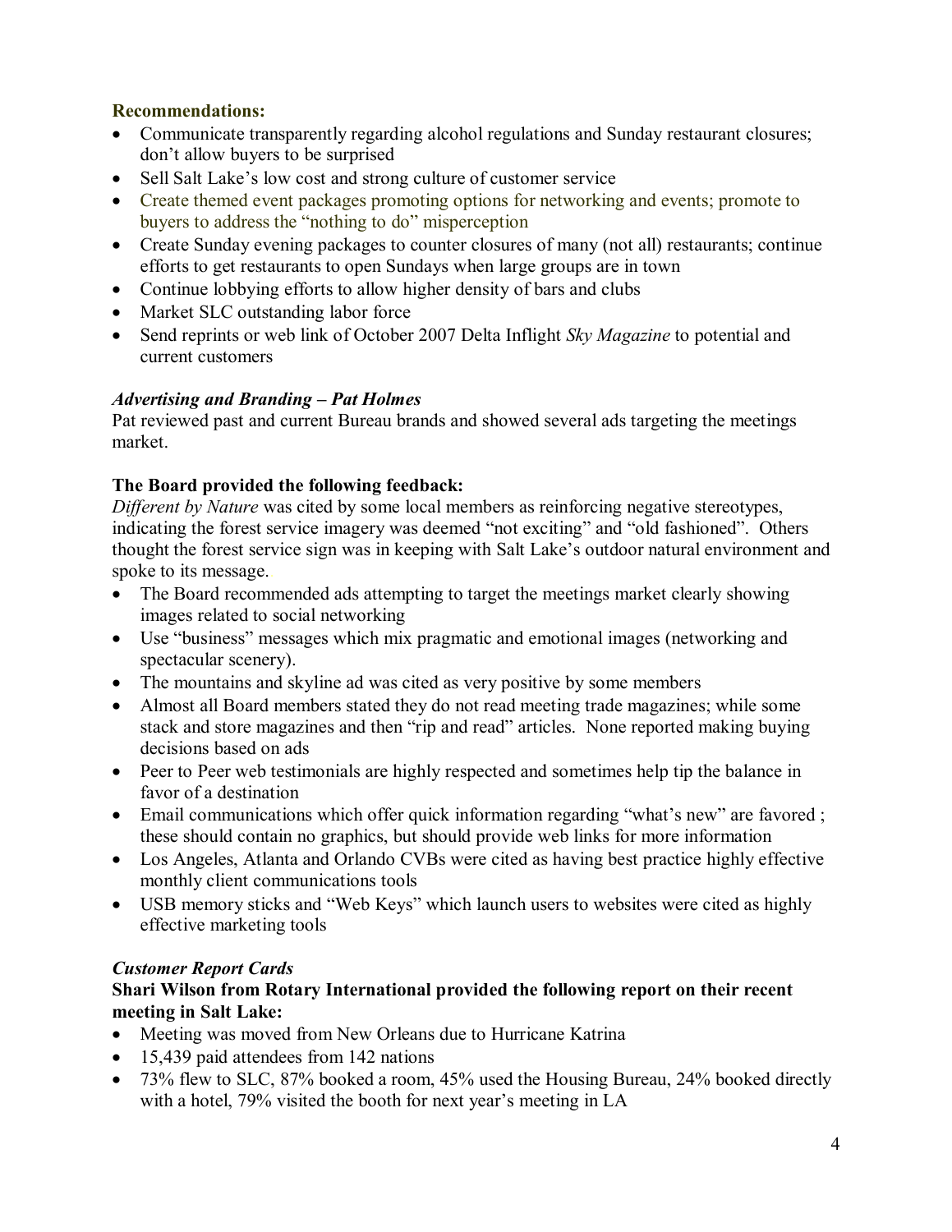- Venues included Salt Palace Halls 1-5 for exhibits; Halls A-D for General Sessions and Hall E for Registration and Back Stage Production
- 5,500 rooms on peak night, produced a total of 24,000 room nights; Marriott and Hilton were headquarter hotels
- The Housing Connection used to manage their room block
- $\bullet$  65% registered online for the meeting

## **Successes**

- Police Department provided "phenomenal" traffic control support; transportation was "smoothest ever" in Rotary history
- Trax Light Rail service was efficient and popular
- · Utah Food Services was "out of this world"
- · Manpower Inc was "all great"; very helpful
- "Well trained volunteers who show up!" (SLC should promote this)
- Foreign language skills of local population is unique and remarkable

## **Challenges:**

- Size of room block required using hotels up to 30 minutes from downtown; some of these hotels had no knowledge of Rotary; creating inconsistent responses and difficult coordination
- Limited taxi availability outside peak hours; inconsistent service and pricing
- · No international currency exchange available on weekend days
- Salt Palace 155, 225, 355 meeting room access is cumbersome; stairway, small elevators and cage door are awkward and inefficient
- Limited number of restaurants open on Sundays is a problem

## **Marilee Chisholm from USANA provided the following report on their recent meeting in Salt Lake:**

- · USANA is a 15 year old network marketing company experiencing rapid growth. The Annual Meeting has grown from 3,500 attendees in 2001 to 7,000 in 2006
- 60% of attendees are first timers, typical attendee holds USANA as a side job
- Salt Palace and EnergySolutions Arena used as venues
- $\bullet$  60 + buses used to provide shuttles to West Valley
- Housing Connection used; booked 2,150 rooms

## **Successes:**

- · Utah Food Service was "phenomenal"
- Salt Palace Event Managers provided "great service"
- Decor vendors very cooperative
- Very friendly hotel staff
- Numerous ICW (in conjunction with) events were well managed by hotels and other service providers
- 150 limousine transfers were "seamless"

## **No significant challenges were cited**

## **Keith Schlesinger from the American Society of Agronomy provided the following report on its 2005 meeting in Salt Lake:**

- · 2005 meeting attracted 4,200 attendees using 1,481 rooms on peak night
- $125,000$  square feet of space was used including  $100,10X10$  booths and numerous poster boards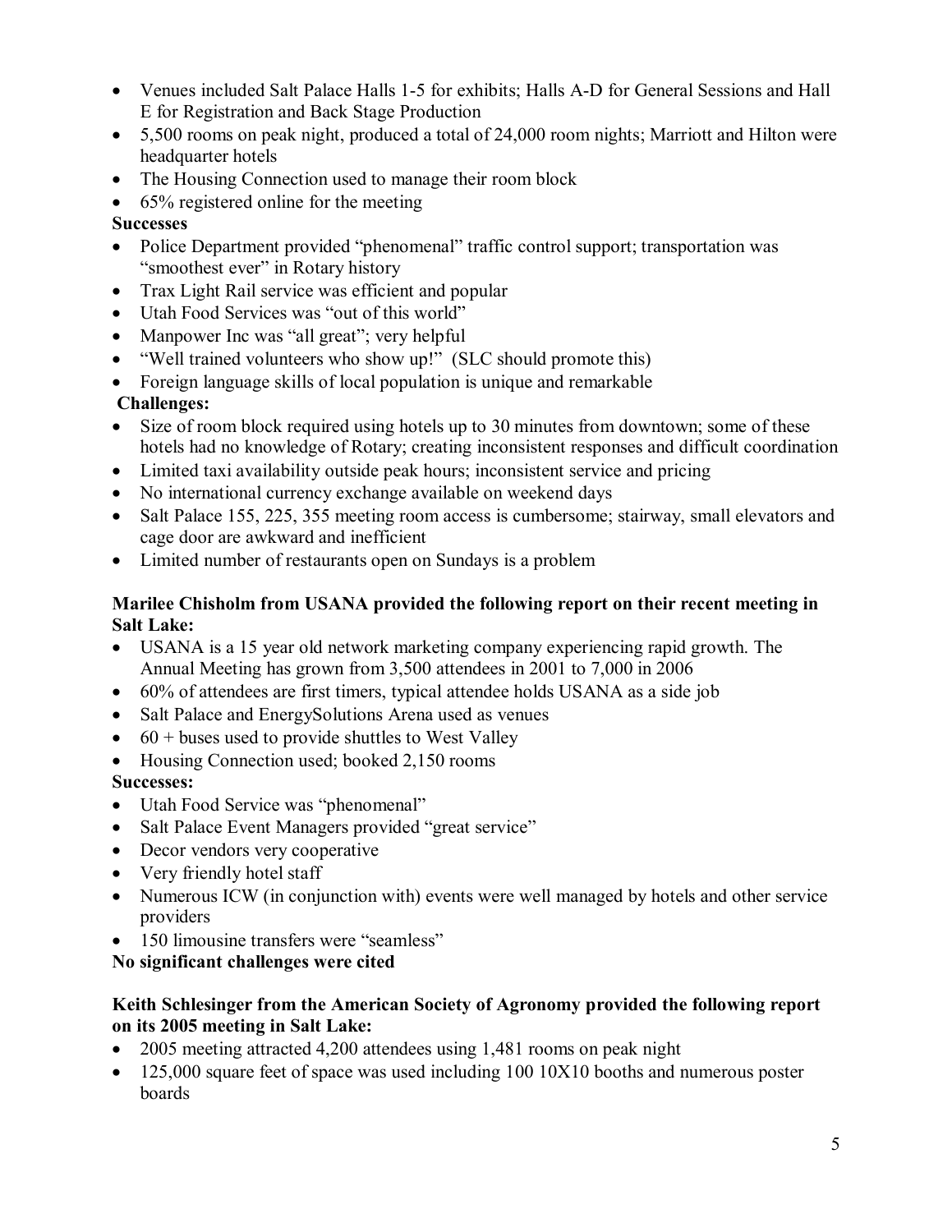• 2,400 research papers; oral sessions took place from 8am to 4pm, followed by a cash bar in the Exhibit Hall from 4pm to 6pm

## **Successes:**

- · Strong trusting relationship with the CVB was built during the 1999 and 2005 meetings
- · Outstanding customer service made "us feel like the only customer; they were always here to help".
- Excellent value package offered by SLC; hotels and Center priced very fairly
- Banner and window stickers drew praise
- The Housing Connection's services were "first rate"
- Visitors Tourism Information Center is "great"
- Volunteers are "very helpful"

## **Challenges:**

• Need to modernize liquor laws including allowing liquor service on Election Day before 8pm

## **Ross Mirmelstein from the National Sheriff's Association provided the following feedback:**

- Salt Lake is his association's "favorite city" in which to meet
- SLC is "by far" the best American CVB
- · Response to RFP was "phenomenal", exceptional attention to detail
- The Housing Connection "puts others to shame"; managing room blocks is "seamless"
- "Good pricing for Center food, excellent quality"
- All problems were quickly resolved

## **Challenges:**

City needs an additional headquarters hotel with a minimum of 600 rooms; 1,000 rooms would be ideal

#### **Desirée Knight from AREMA The American Railway Engineering and Maintenance of Way Association made the following comments:**

- SLC has a very strong "can do" attitude
- · The Airport provides a great first impression; spectacular view, very efficient and welcoming

## *Salt Lake Convention and Visitors Bureau History and Goals – Scott Beck*

The Bureau was significantly traumatized and is still grieving from the loss of former President and CEO Dianne Nelson Binger. Scott Beck was named President and CEO in 2005; he comes from the Utah hospitality community; most recently having served as General Manager of the Salt Lake City Marriott City Center.

A steady decline in group room night production and citywide events has taken place since 2005. This is contrasted by steady double digit increases in hotel tax revenues since 2004.

In 2007, the Bureau went through an extensive reevaluation. The Bureau has been transformed from a Destination *Marketing* Organization to a Destination *Sales* Organization with a sales team now focused on citywide production with aggressive goals of 28% increases through 2008. Two new sales positions were created in 2007.

The local economy is hot, transient bookings are strong and the group pipeline is showing positive trends since June 2007.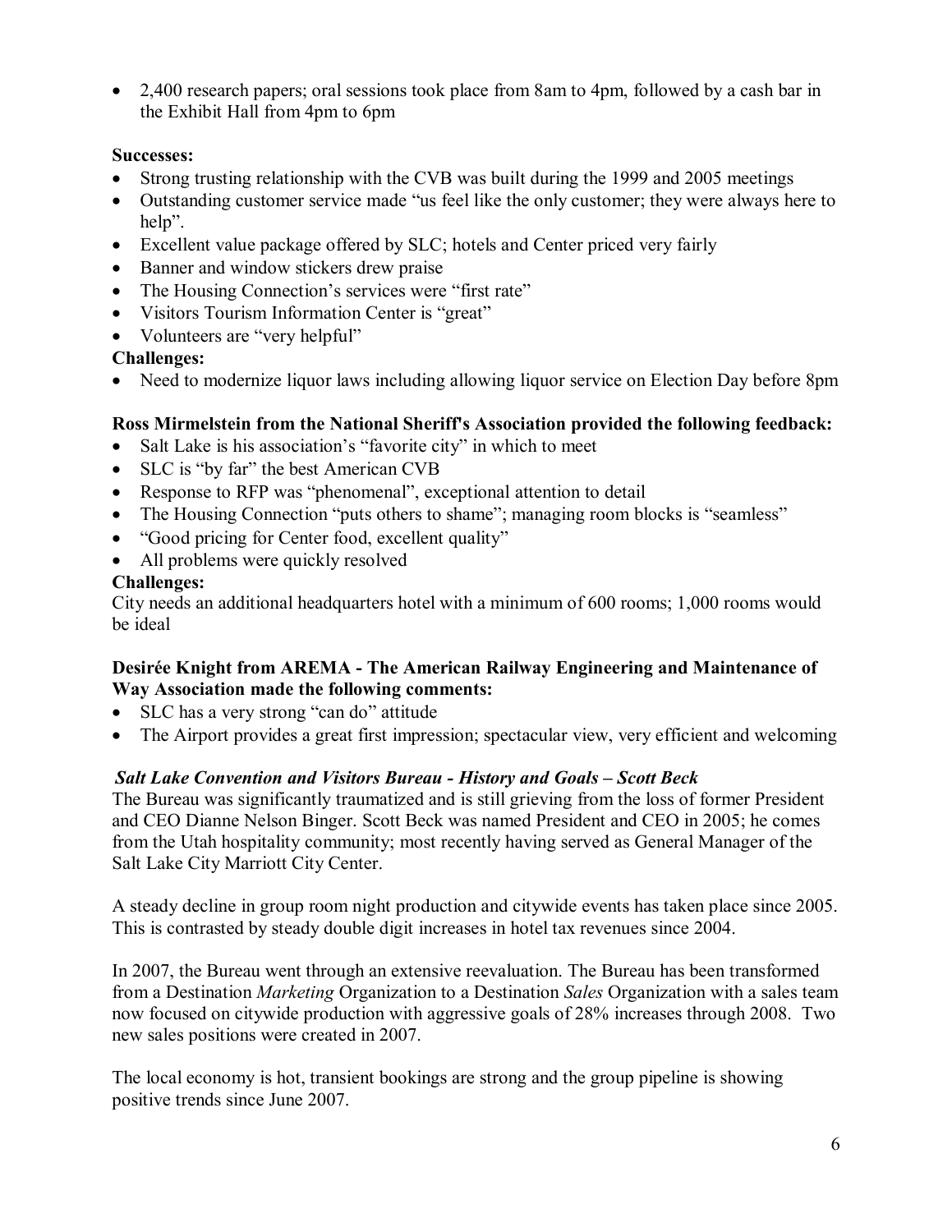## **Feedback and Recommendations from the Advisory Board:**

- Create targeted ways to include outlying hotels in communications and quarterly meetings to improve their service to citywide convention attendees and planners
- · Evaluate attendees' experience in outlying hotels during next series of large citywides
- · Create stronger communications tools to educate suppliers regarding economic and service impact of large conventions; including taxi companies and drivers
- San Jose was cited as doing an excellent job in the areas noted above; CEO is very involved and their program has been successful

## *Meeting Industry Trends – Customer Advisory Board*

The Board discussed meeting industry trends and offered the following feedback and recommendations:

- · Bureaus should continue to lobby the U.S. government regarding entry visa regulations and the negative impact current system has on international convention meeting in the USA
- Create tools to better educate international exhibitors regarding Convention Center set up regulations
- On-going training of sales and service personnel is critical
- Convention Services should partner with CVB and Center Sales teams during initial site inspections for citywides. Convention Service Managers are pivotal in creating repeat business
- · Succession Planning is key for all Bureaus and Centers
- Proactive Crisis Communications is critical
- Lobby rental car companies to provide more economy class cars during Outdoor Retailers and other large shows, meetings and events
- Fort Lauderdale, Indianapolis, Louisville, San Diego, Las Vegas and San Antonio were named as best in class CVBs

## **Saturday, October 6, 2007**

## *Meetings Microsite & Online Meeting Tool Kit*

The Board to comment on the ease (or lack thereof) of navigating the Bureau's meetings microsite; the Board provided the following recommendations:

- · Navigation is cumbersome and based on content, not the way the information is used
- · *At a Glance Fact Sheet* listing capacities, pricing, service providers for all major venues and suppliers was cited as a best practice
- · Venues should list planners' ability to use own service producers (catering, production etc.)
- Online search should include distances in miles from the Convention Center and use a banded ring to also show distances from the core areas surrounding the Center
- · Services area should include FedEx/Kinko's, Pharmacies, Hardware and Cell Phone stores, Hospitals, Urgent Care, Post Offices etc.
- · Crisis Plan for CVB and Convention Center should have prominent and separate link
- · List "*What's New"* prominently "above the fold" on the website
- List restaurants hours of operations; searchable according to whether they are open on Sundays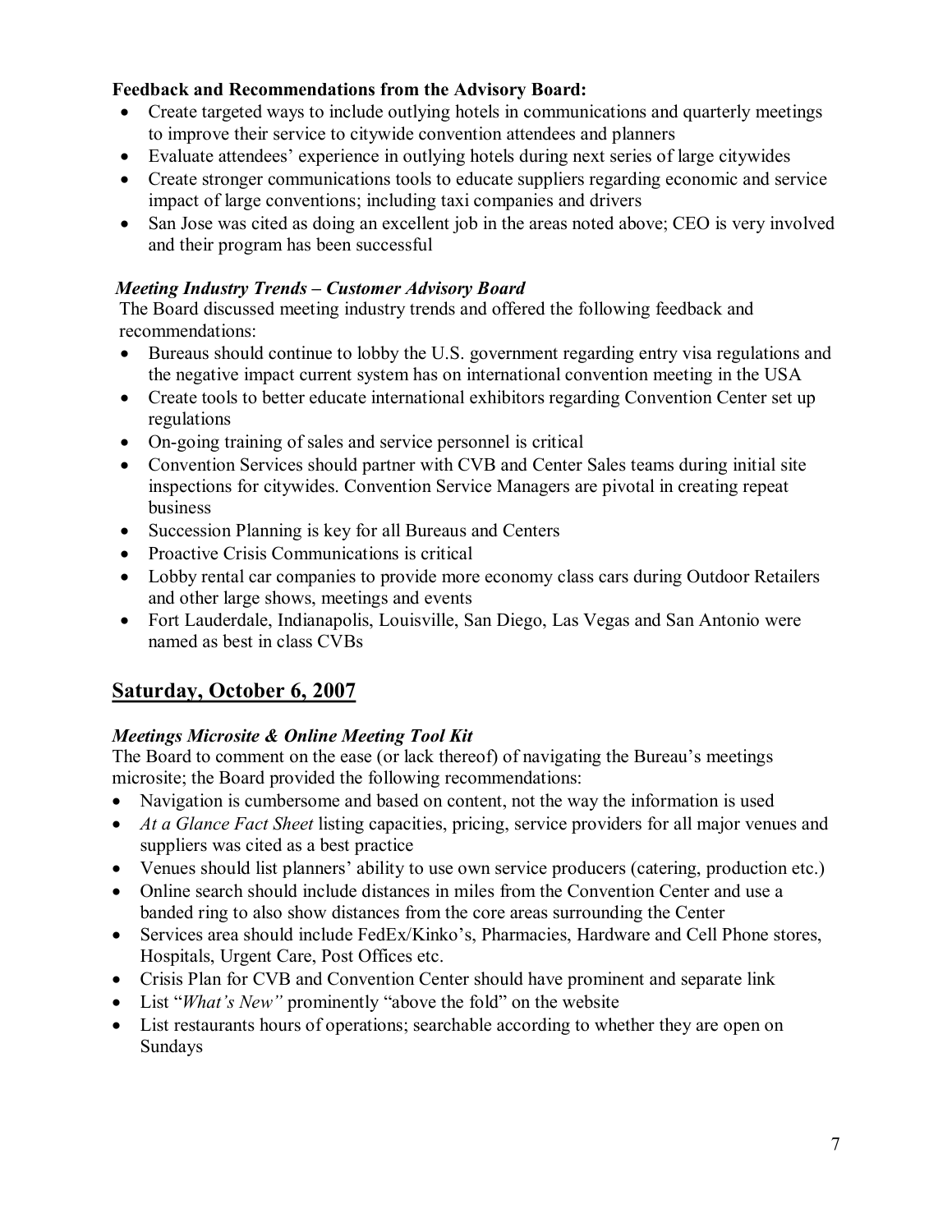- Green Meetings:
	- o Create "Green Meetings" on the left link and list prominently on the CVB Home Page with an icon
	- o Provide information regarding Carbon Offsets and other environmental sustainable tools in this area.
	- o Green Meetings Industry Council [www.greenmeetings.info](http://www.greenmeetings.info/) was cited as a best practice organization addressing sustainability issues.
	- o Promote LEEDS Silver certification of the Convention Center
- · Hotel Page
	- o Change the word "Accommodations" to "Hotels" in the left hand navigation
	- o Delete wasted white space on the Hotel page
	- o Hotels should be searchable by size, banded by geographic distance and include distance from Convention Center, total number of rooms and AAA rating. San Jose was cited as having excellent mapping on their website
	- o Move the credit card and dollar range legend from bottom to top of the page
	- o Delete the hanging chad "E" from the credit card legend
	- o Ensure major renovations, constructions, Starbuck co-locations in hotel lobby etc. are noted prominently on hotel listings

## *Open Issues*

#### **The Board was asked to talk about which CVBs do an excellent job in developing relationships with buyers; the following best practices were cited:**

- Atlanta hosts quarterly lunches in and around DC; they use "hot trendy" restaurants and mix existing and potential customers. They talk briefly about new developments, show a short video or PowerPoint; around 30 buyers typically attend. This format works for some, but not all buyers
- · Buyers with offices in suburban areas stated that they will only attend functions which take place in convenient locations to their workplace
- Hosting functions in DC and Chicago during major trade shows taking place outside those cities was cited as a good way to tap into buyers not attending PCMA, MPI, ASAE, IAEM etc.
- Inviting buyers to breakfast during PCMA, MPI etc. is worthwhile (competition is too fierce for dinner on the one free night)
- Participation in the Association of Meeting Professionals [www.ampsweb.org](http://www.ampsweb.org/) was cited as a very targeted and effective means of working the DC buyer marketplace
- Starbucks cards, Memory Sticks and Web Keys are valued promotional items which buyers like and use
- Better training is required for sales and service team members who staff trade show booths; they need to be armed with information about top buyers and recognize those buyers individually
- Preparation for telephone sales calls is essential; knowing the schedule for Annual Meetings and not making contact during the critical run up to that meeting is critical – do your homework!
- · Effective and targeted email subject lines are critical to ensure communication is opened and read
- · Sales Partnership such as Milwaukee/Portland/Pittsburgh CVBs was cited as effective
- · Marriott National Sales Office sales communications were cited as effective
- · Direct marketing with a targeted and knowledgeable message is well received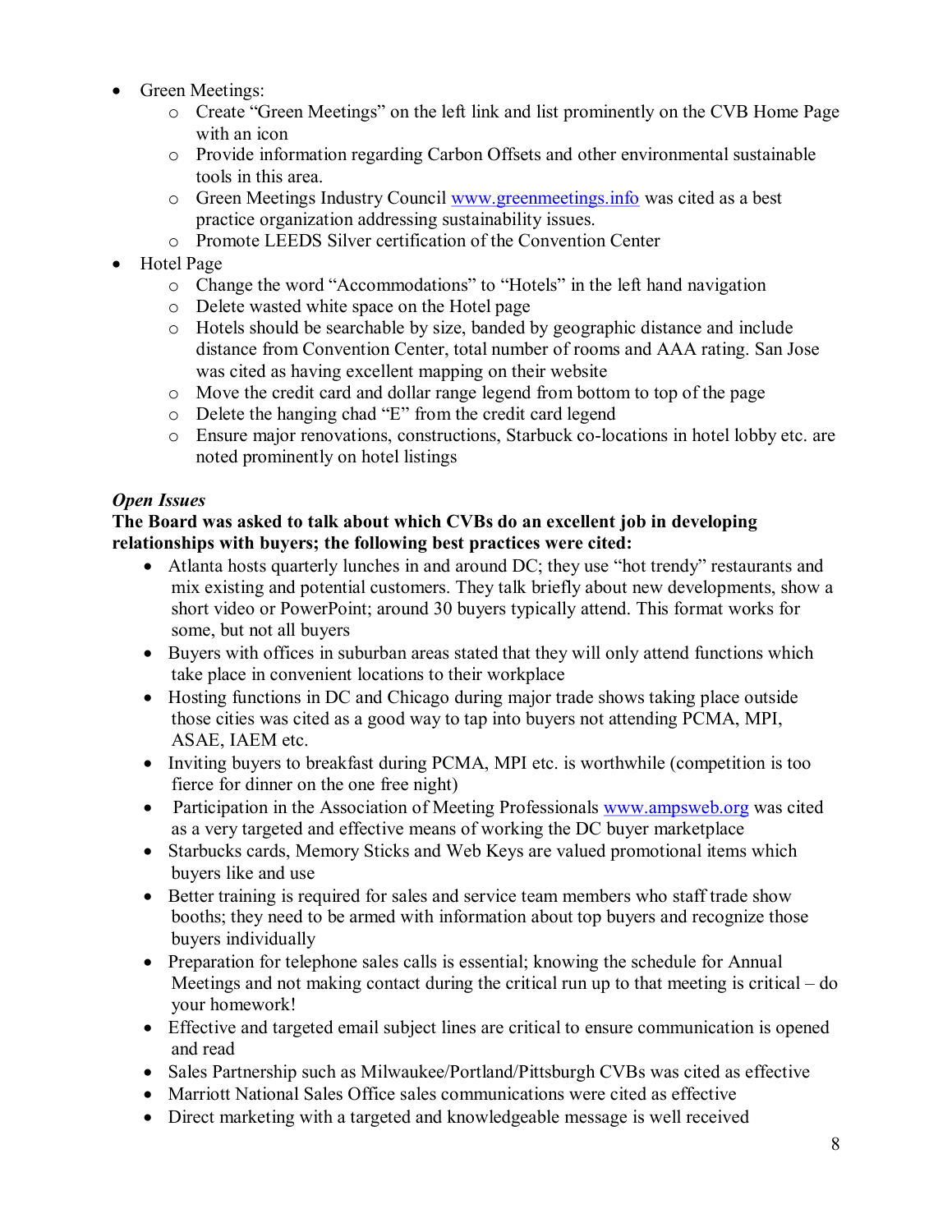- Follow up on lost business is effective; ask why the business went elsewhere, ask for another opportunity to bid for a future meeting
- · Offering show organizers and meeting professionals access to local intellectual capital such as educators, scientists, law enforcement, business leaders etc. is highly valued
- Sales and service professionals often overlook the simplest means of effectively winning or servicing a piece of business: "Know Thy Customer"
- Las Vegas, Seattle, Louisville, San Diego and Indianapolis were named as consistently doing a good job of managing the trade show floor. Seattle gives a special gift to key buyers

## *The Board was asked to outline effective methods of getting an unwilling association Board of Directors to consider SLC for a future meeting or event:*

- · Understand governance and processes
- Work closely with the meeting professional/show organizer

## *Miscellaneous Topics*

- · Peer to peer testimonials are highly effective in tipping the balance in favor of a destination, some CVBs take high profile planners on critical sales calls; this is very effective
- The Bureau's list of client references (online and in print) needs to be updated and sorted by like groups, not by date

## *Wrap Up*

The Board was thanked for their commitment to the process of continuous improvement for Salt Lake. Their feedback has been tremendously helpful; their candor and honest dialogue will be put to good use. The next meeting is scheduled for March 27 to 29, 2008; please mark your calendars.

## *ACTION ITEMS AND RECOMMENDATIONS FROM OCTOBER 2007 MEETING:*

- · The Board was asked to send David Kliman their top 3 best practice picks for CVB websites based on ease of navigation
- Film video testimonials during the Spring 2008 meeting of the Advisory Board
- The Bureau's list of client references (online and in print) requires updating and should be sorted by like groups, not by date
- Communicate transparently regarding alcohol regulations and Sunday restaurant closures
- · Sell the value of Salt Lake's low cost and strong culture of customer service
- Create themed event packages promoting options for networking and events; promote to buyers to address the "nothing to do" misperception
- Create Sunday evening packages to counter closures of many restaurants; continue efforts to get restaurants to open Sundays when large groups are in town
- Continue lobbying efforts to allow higher density of bars and clubs
- Market Salt Lake's well trained labor and volunteer work force
- · Send reprints or web link of October 2007 Delta Inflight *Sky Magazine* to potential and current customers
- Create targeted ways to include outlying hotels in communications and quarterly meetings to improve their service to citywide convention attendees and planners
- · Evaluate attendees' experience in outlying hotels during next series of large citywides